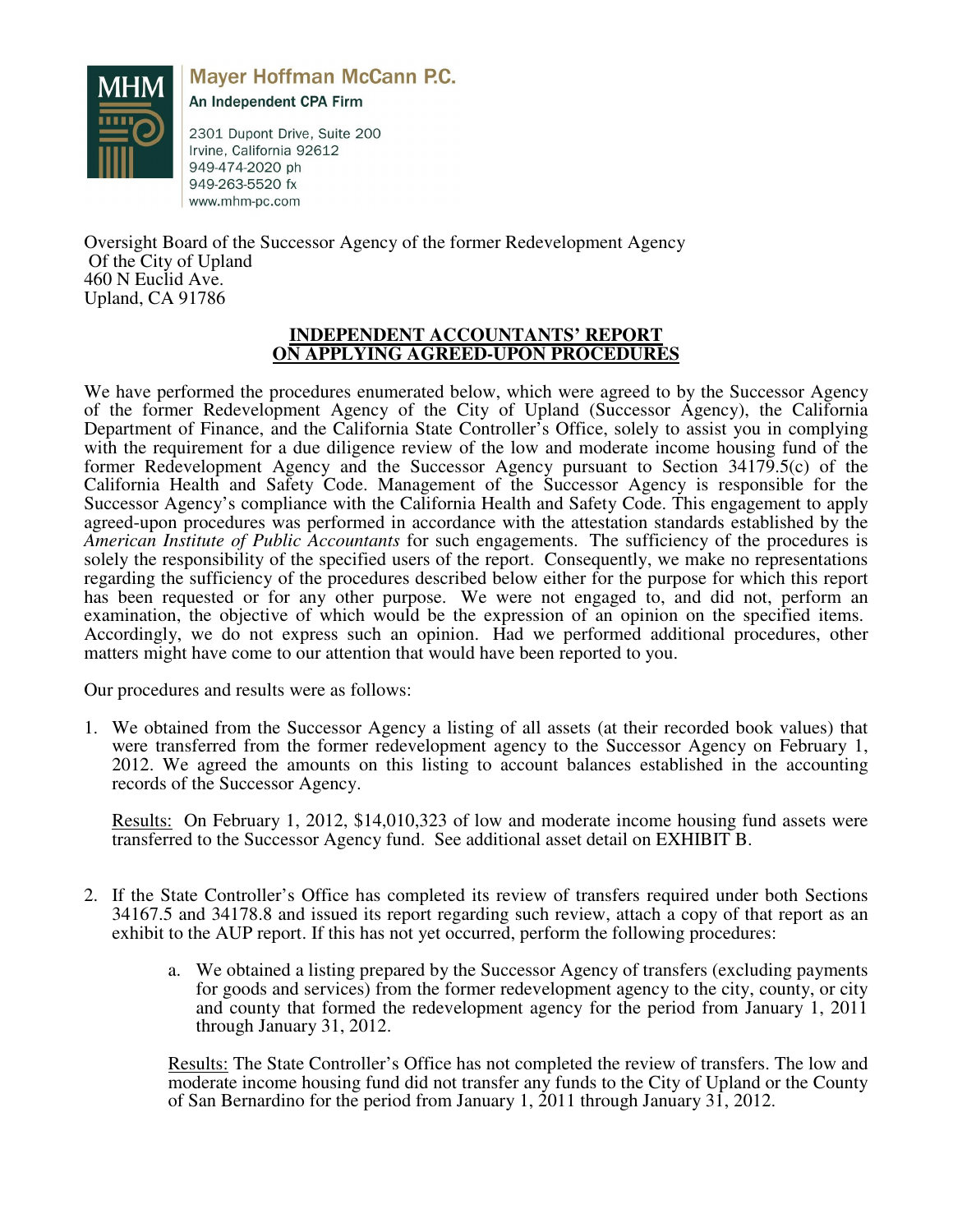b. We obtained a listing prepared by the Successor Agency of transfers (excluding payments for goods and services) from the Successor Agency to the city, county, or city and county that formed the redevelopment agency for the period from February 1, 2012 through June 30, 2012.

Results: The State Controller's Office has not completed the review of transfers.

- The low and moderate income housing fund transferred \$1,726,620 of cash, loans receivable, land held for resale, deferred revenue, and deposits payable to the City of Upland.
- \$11,987,057 of capital assets acquired with low and moderate income housing funds were transferred to the City of Upland.
- \$1,502,875 of cash and investment with fiscal agent related to housing bonds that are not funded by property tax increment were transferred to the City. See procedure 10 for additional detail.

See EXHIBIT C for additional details.

c. For each transfer, we obtained the legal document that formed the basis for the enforceable obligation that required any transfer.

Results: The transfers were not made as a result of an enforceable obligation. The loans receivable, land held for resale, and capital assets transfers were approved by the California Department of Finance, except for \$6,508,788 of capital assets that are being appealed. See additional information on EXHIBIT C.

- 3. If the State Controller's Office has completed its review of transfers required under both Sections 34167.5 and 34178.8 and issued its report regarding such review, attach a copy of that report as an exhibit to the AUP report. If this has not yet occurred, perform the following procedures:
	- a. We obtained a listing prepared by the Successor Agency of transfers (excluding payments for goods and services) from the former redevelopment agency to any other public agency or to private parties for the period from January 1, 2011 through January 31, 2012.

Results: No transfers were made from the former redevelopment agency to any other public agency or to private parties for the period January 1, 2011 through January 31, 2012.

b. We obtained a listing prepared by the Successor Agency of transfers (excluding payments for goods and services) from the Successor Agency to any other public agency or private parties for the period from February 1, 2012 through June 30, 2012.

Results: No transfers were made from the former redevelopment agency to any other public agency or to private parties for the period February 1, 2012 through June 30, 2012.

c. For each transfer, we obtained the legal document that formed the basis for the enforceable obligation that required any transfer.

Results: No transfers were made from the former redevelopment agency to any other public agency or to private parties for the periods indicated above.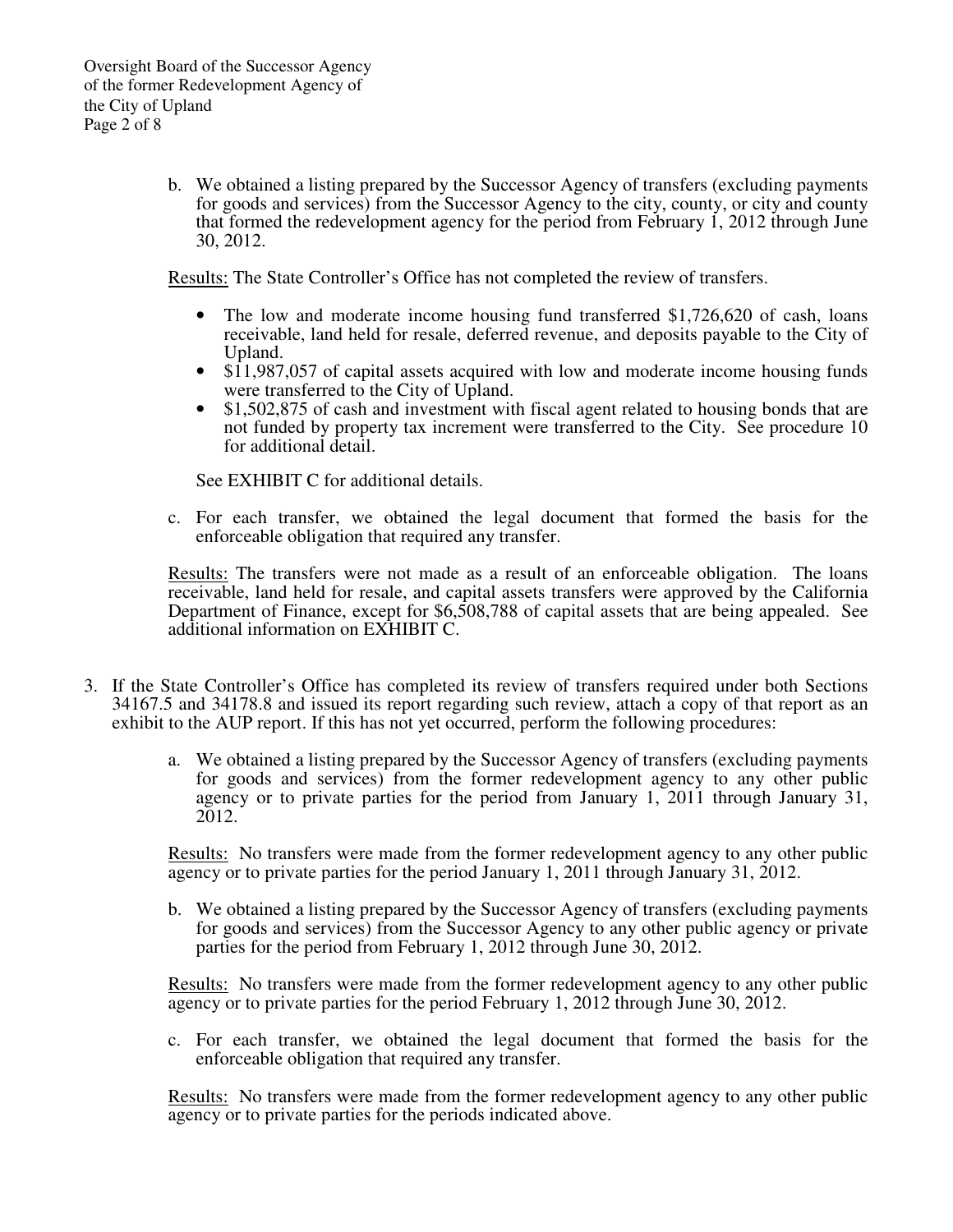4. We obtained from the Successor Agency a summary of the financial transactions of the Redevelopment Agency and the Successor Agency in the format set forth in the California State Controller's Office's procedures for the fiscal year ended June 30, 2010, the fiscal year ended June 30, 2011, the period July 1, 2011 through January 31, 2012, and the period February 1, 2012 through June 30, 2012. For each period presented, we determined that the total of revenues, expenditures, and transfers accounted fully for the changes in equity from the previous fiscal period. We compared amounts in the schedule relevant to the fiscal year ending June 30, 2010 to the state controller's report filed for the Redevelopment Agency for that period.

Results: The schedule is presented at EXHIBIT B. We recorded several adjustments to the data provided to us as follows:

- A transfer out of \$1,726,620 was recorded to remove land held for resale, notes receivable and other miscellaneous assets and liabilities that were transferred to the City for the continuation of housing activities. See details on EXHIBIT C.
- A transfer out of \$1,502,875 to remove cash and investment with fiscal agent related to housing bonds that are not funded by property tax increment. See procedure 10 for additional detail.
- A transfer in of \$51,026 was recorded for all RPTTF money received to pay the ROPS that were recorded in other successor agency fund and should be transferred to this fund to pay the low and moderate income housing fund enforceable obligations from 2/1/2012 to 6/30/2012. The transfer is equal to the expenditures for that period.
- 5. We obtained from the Successor Agency a listing of all assets of the Low and Moderate Income Housing Fund as of June 30, 2012. We also agreed the assets so listed to recorded balances reflected in the accounting records of the Successor Agency.

Results: The listing of assets is included in EXHIBIT B. We agreed the asset balances to the recorded balances reflected in the accounting records of the Successor Agency. We performed the following procedures to verify the asset balances:

- Cash and cash with fiscal agent- we obtained the Citywide bank reconciliation at June 30, 2012 and traced the cash balance for the low and moderate income housing fund to the reconciled bank balance. We reconciled the revenues recorded in the low and moderate income housing fund to the accounting records noting that the revenues excluded rental income, as allowed by the law. We reviewed all expenditures in the fund and noted they were all included on the applicable approved ROPS.
- Notes receivable see results of Procedure 7 below.
- Land held for resale we compared the balance to the 6/30/11 audited financial statements without exception.
- 6. We obtained from the Successor Agency a listing of asset balances held on June 30, 2012 that are restricted for specific purposes and performed the following procedures:
	- a. Unspent bond proceeds: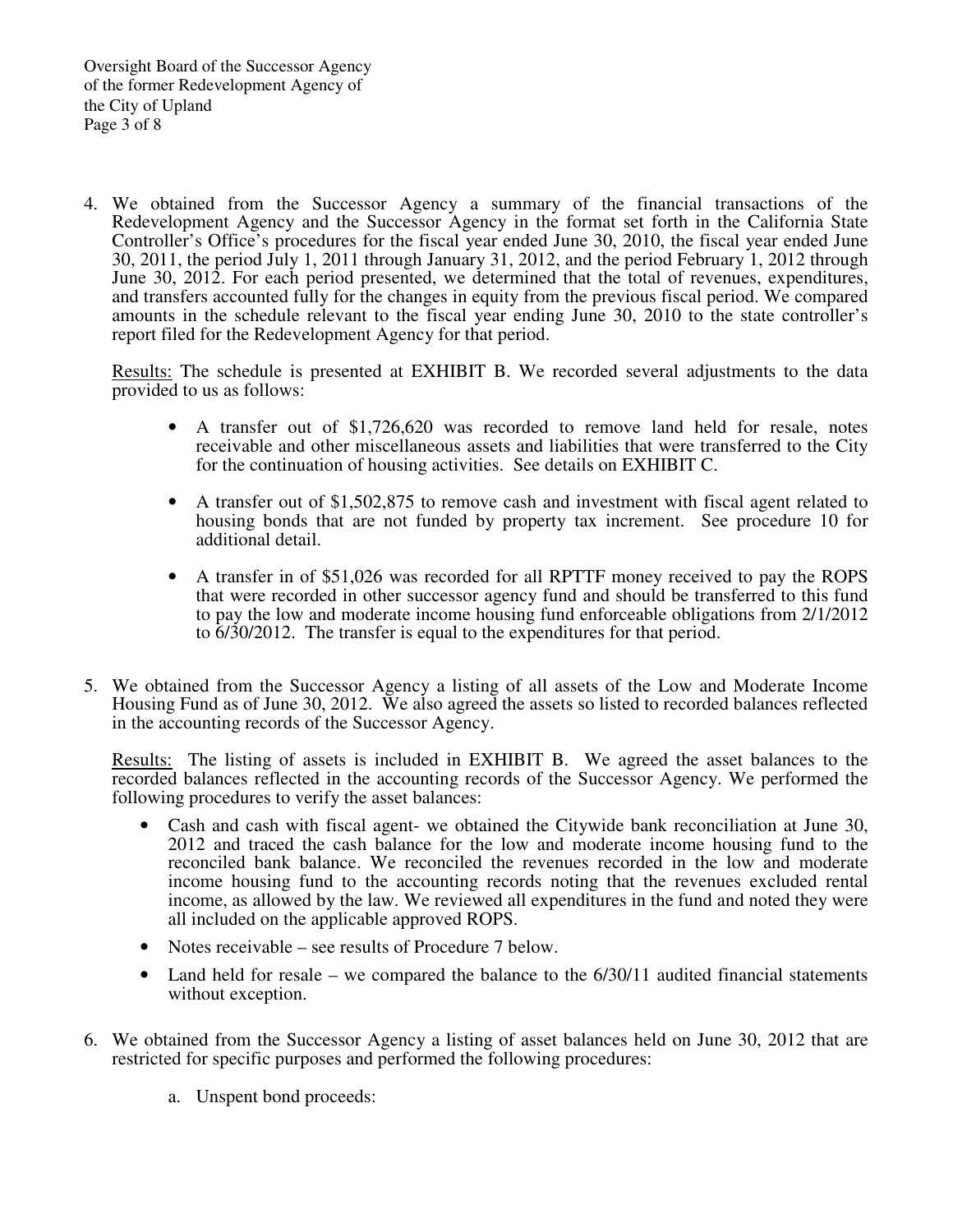- i. We obtained the Successor Agency's computation of the restricted balances (e.g., total proceeds less eligible project expenditures, amounts set aside for debt service payments, etc.).
- ii. Trace individual components of this computation to related account balances in the accounting records, or to other supporting documentation (specify in the AUP report a description of such documentation).
- iii. Obtain from the Successor Agency a copy of the legal document that sets forth the restriction pertaining to these balances.

Results: EXHIBIT B reports cash and investments with fiscal agent of \$566,451, which represent unspent bond proceeds/debt service reserves. We agreed the cash and investment balance to the accounting records and the cash reconciliation at June 30, 2012. We verified that these balances relate to debt issuances that are listed on the approved ROPS and are supported by legal documents restricting the use of the balances. A summary of the balances by account is presented in EXHIBIT E.

- b. Grant proceeds and program income that are restricted by third parties:
	- i. We obtained the Successor Agency's computation of the restricted balances.
	- ii. We traced individual components of this computation to related account balances in the accounting records, or to other supporting documentation.
	- iii. We obtained from the Successor Agency a copy of the grant agreement that sets forth the restriction pertaining to these balances.

Results: There are no low and moderate income housing grant proceeds or program income restricted by third parties.

- c. Other assets considered to be legally restricted:
	- i. We obtained the Successor Agency's computation of the restricted balances (e.g., total proceeds less eligible project expenditures).
	- ii. We traced individual components of this computation to related account balances in the accounting records, or to other supporting documentation.
	- iii. We obtained from the Successor Agency a copy of the legal document that sets forth the restriction pertaining to these balances.

Results: There are no other assets considered to be legally restricted.

d. We attached the above mentioned Successor Agency prepared schedule(s) as an exhibit to the AUP report. For each restriction identified on these schedules, we indicated in the report the period of time for which the restrictions are in effect.

Results: See EXHIBIT E.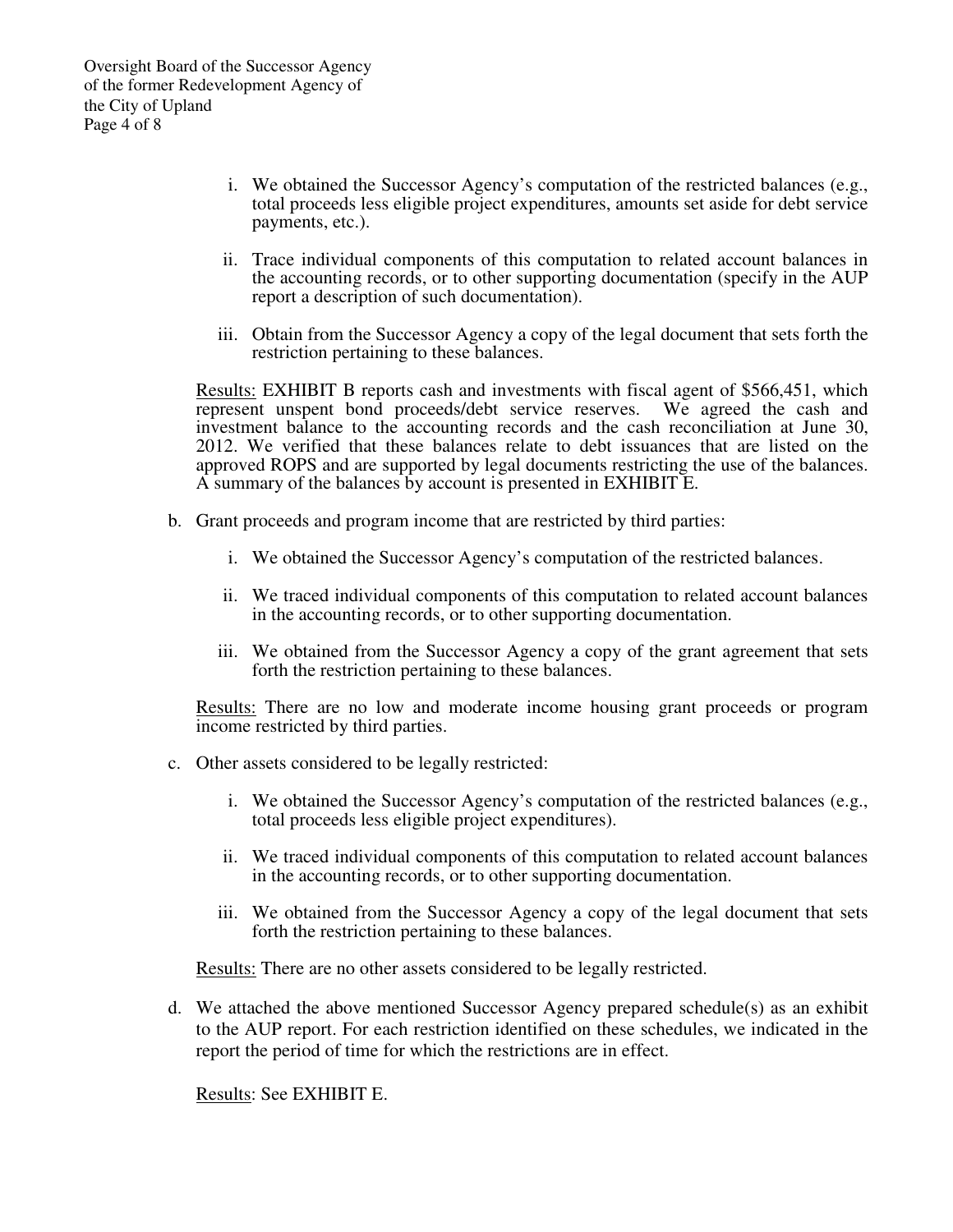- 7. We obtained from the Successor Agency a listing of assets as of June 30, 2012 that are not liquid or otherwise available for distribution (such as capital assets, land held for resale, long-term receivables, etc.) and ascertained if the values are listed at either purchase cost (based on book value reflected in the accounting records of the Successor Agency) or market value as recently estimated by the Successor Agency.
	- a. If the assets listed at  $7(a)$  were listed at purchase cost, we traced the amounts to a previously audited financial statement (or to the accounting records of the Successor Agency) and noted any differences.
	- b. For any differences noted in 7(b), we inspected evidence of disposal of the asset and ascertained that the proceeds were deposited into the Successor Agency trust fund. If the differences are due to additions, we inspected supporting documentation and noted the circumstance.
	- c. If the assets listed at  $7(a)$  were listed at recently estimated market value, we inspected the evidence (if any) supporting the value and noted the methodology used.

Results: The listing of assets that were transferred to the City that are not liquid are presented in EXHIBIT C. Capital Assets are reported on the exhibit at both cost and at "fire sale" value, as advised by the California Department of Finance. We inspected the evidence supporting the value and reviewed the methodolgy used. Loan receivable amounts materially agreed to the June 30, 2011 audited financial statements. We compared two new loans to the original loan document and correspondance. The new loans were funded by accumulated housing rents. We ensured the balance was reasonable based on the information we reviewed.

- 8. We performed the following procedures:
	- a. For assets balance needed to be retained to satisfy enforceable obligations, we obtained from the Successor Agency an itemized schedule of asset balances (resources) as of June 30, 2012 that are dedicated or restricted for the funding of enforceable obligations and performed the following procedures:
		- i. We compared all information on the schedule to the legal documents that form the basis for the dedication or restriction of the resource balance in question.
		- ii. We compared all current balances to the amounts reported in the accounting records of the Successor Agency or to an alternative computation.
		- iii. We compared the specified enforceable obligations to those that were included in the final Recognized Obligation Payment Schedule approved by the California Department of Finance.
		- iv. We attached as an exhibit to the report the listing obtained from the Successor Agency. We also identified in the report any listed balances for which the Successor Agency was unable to provide appropriate restricting language in the legal document associated with the enforceable obligation.

Results: EXHIBIT E includes cash and investments with fiscal agent that are legally restricted for enforceable obligations at noted in procedure 6a.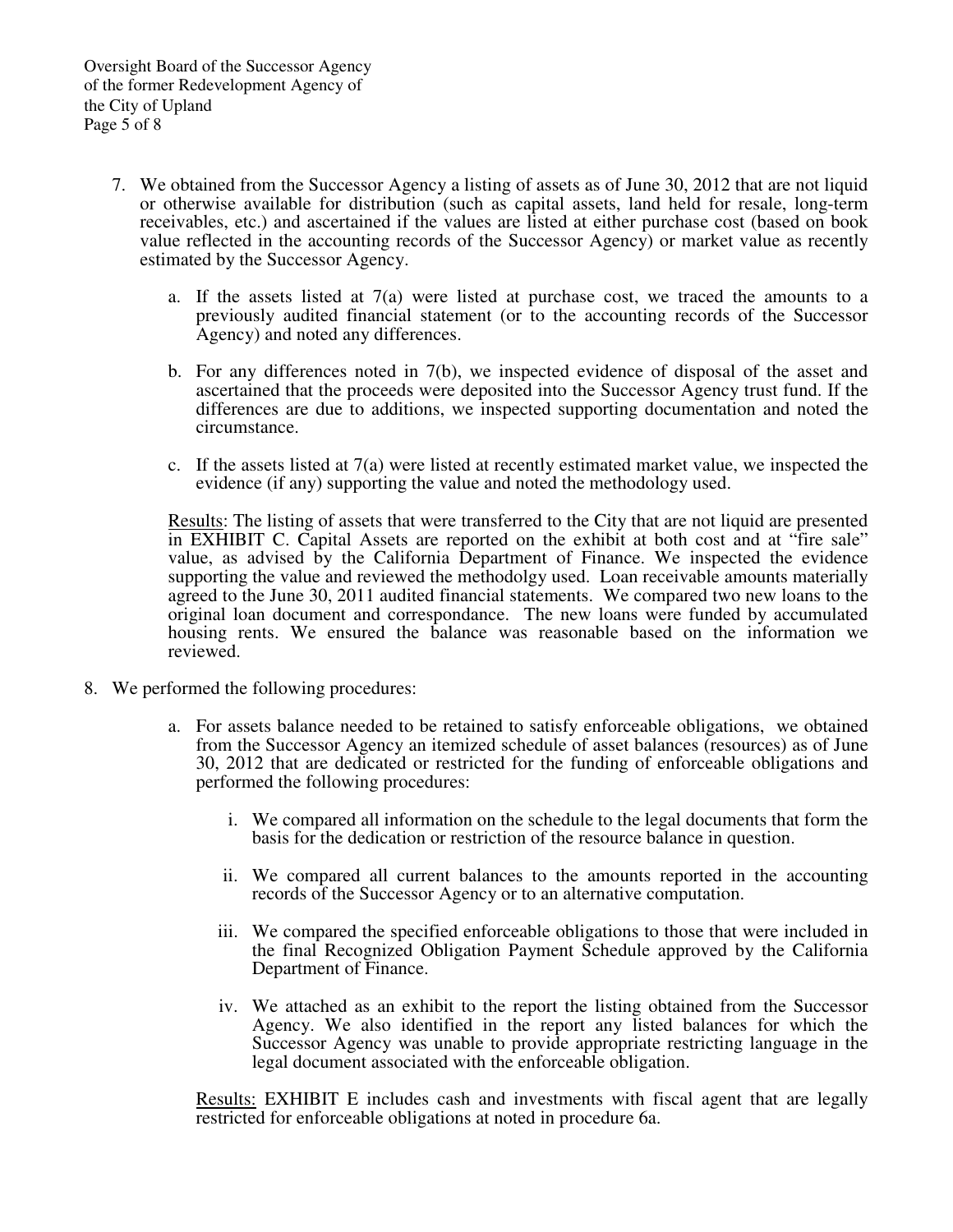- b. For future revenues together with balances dedicated or restricted to an enforceable obligation are insufficient to fund future obligation payments and thus retention of current balances is required, we obtained from the Successor Agency a schedule of approved enforceable obligations that included a projection of the annual spending requirements to satisfy each obligation and a projection of the annual revenues available to fund those requirements and performed the following procedures:
	- i. We compared the enforceable obligations to those that were approved by the California Department of Finance.
	- ii. We compared the forecasted annual spending requirements to the legal document supporting each enforceable obligation by obtaining from the Successor Agency its assumptions relating to the forecasted annual spending requirements and disclose in the report major assumptions associated with the projections.
	- iii. For the forecasted annual revenues, we obtained the assumptions for the forecasted annual revenues and disclosed the major assumptions associated with the projections.

Results: The procedure will be performed in the due diligence review that is due in December, as it is not possible to split future property tax revenues between low and moderate income housing enforceable obligations and other enforceable obligations of the other funds of the former redevelopment agency.

- c. For projected property tax revenues and other general purpose revenues that were received by the Successor Agency are insufficient to pay bond debt service payments, we obtained from the Successor Agency a schedule demonstrating this insufficiency and applied the following procedures to the information reflected in that schedule:
	- i. We compared the timing and amounts of bond debt service payments to the related bond debt service schedules in the bond agreement.
	- ii. We obtained the assumptions for the forecasted property tax revenues and disclose major assumptions associated with the projections.
	- iii. We obtained the assumptions for the forecasted other general purpose revenues and disclose major assumptions associated with the projections.

Results: The procedure will be performed in the due diligence review that is due in December, as it is not possible to split future property tax revenues between low and moderate income housing enforceable obligations and other enforceable obligations of the other funds of the former redevelopment agency.

- d. If procedures, A, B, or C were performed, we calculated the amount of current unrestricted balances necessary for retention in order to meet the enforceable obligations by performing the following procedures:
	- i. We combined the amount of identified current dedicated or restricted balances and the amount of forecasted annual revenues to arrive at the amount of total resources available to fund enforceable obligations.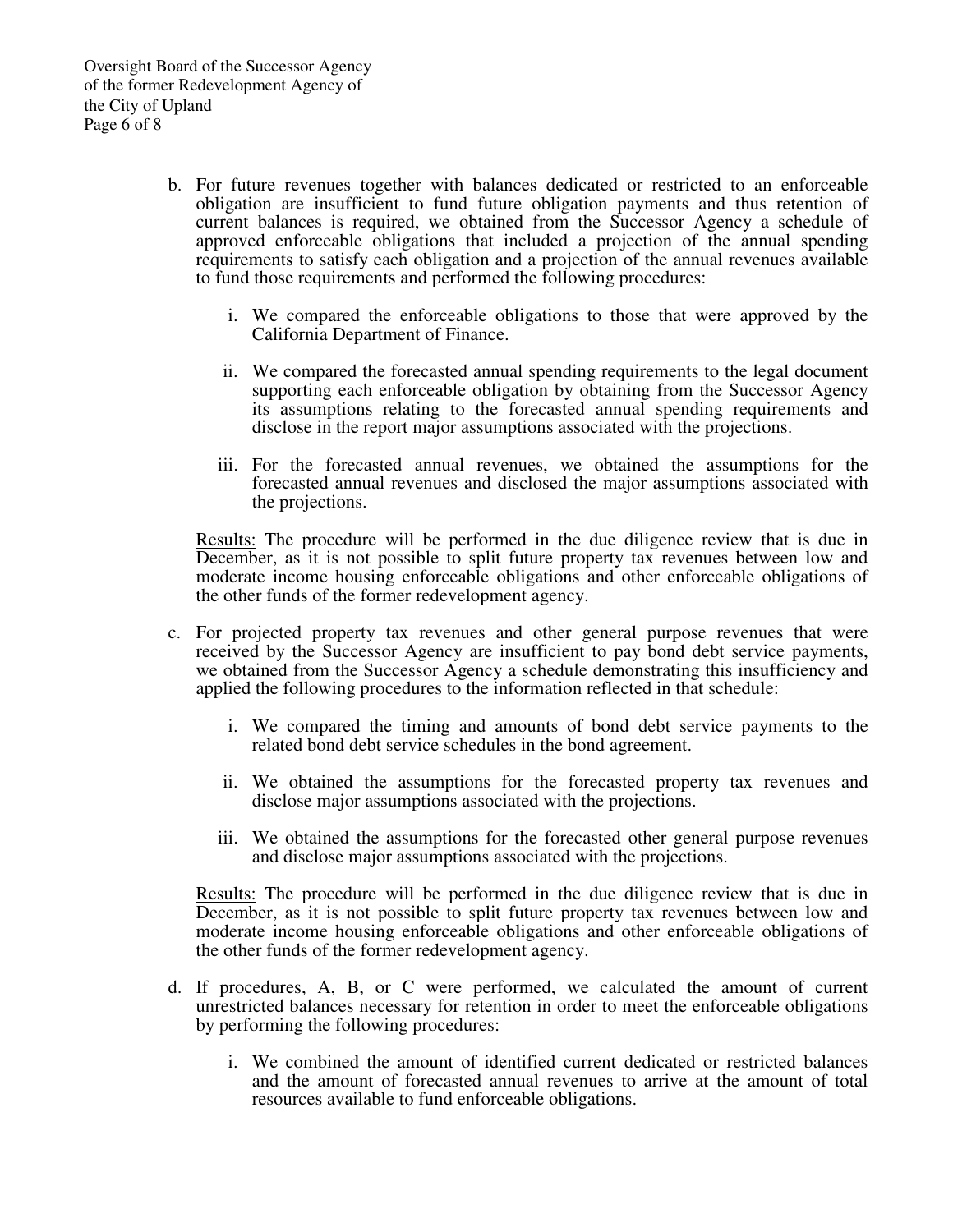ii. We reduced the amount of total resources available by the amount forecasted for the annual spending requirements.

Results: This procedure is not applicable.

9. For cash balances as of June 30, 2012 that need to be retained to satisfy obligations on the Recognized Obligation Payment Schedule (ROPS) for the period of July 1, 2012 through June 30, 2013, we obtained a copy of the final ROPS for the period of July 1, 2012 through December 31, 2012 and a copy of the final ROPS for the period January 1, 2013 through June 30, 2013.

Results: The procedure will be performed in the due diligence review that is due in December, as it is not possible to split future property tax revenues between low and moderate income housing enforceable obligations and other enforceable obligations of the other funds of the former redevelopment agency.

10. We have included a schedule detailing the computation of the Balance Available for Allocation to Affected Taxing Entities.

Results: In 1999, the Redevelopment Agency issued Housing Bonds for the purpose of acquiring two rental properties. In 2007, the Redevelopment Agency issued Bonds to refund the 1999 Housing Bonds and provide funding for additional rental properties. Although the activities of the rental properties were included in the low and moderate income housing fund, payment on the bonds and other expenses related to these properties are secured by rental income generated by the properties, pursuant to the Trust Indenture for the 2007 Bonds. Section 34176 of the Health and Safety Code allows the transfer of housing assets to the entity that assumes the housing functions formerly performed by the redevelopment agency. Section 34176 defines housing assets to include:

*(4) Any funds derived from rents or operations of properties acquired for low-and-moderateincome housing purposes by other parties that were financed with any source of funds, including residual receipt payments from developers, conditional grant repayments, cost savings and proceeds from refinancing and principal and interest payments from homebuyers subject to enforceable income limits.* 

*(5) A stream of rents or other payments from housing tenants or operators of low-and moderateincome housing financed with any source of funds that are used to maintain, operate, and enforce the affordability of housing for enforceable obligations associated with low-and moderate-income housing.* 

Included in EXHIBIT D is a schedule of accumulated rental income from the properties, expenditures related to the properties, and the net accumulated rental income at January 31, 2012 available for transfer to the City in the amount of \$4,826,060. The cash and investments with fiscal agent related to the housing bonds have already been transferred. We agreed the rental income and debt service costs to the accounting system records. For the rehab costs associated with rental property, we agreed the amounts presented to a detailed schedule. For 2012 and 2011, we obtained a detailed listing of expenditures supporting the balances. We reviewed the prior years for reasonableness.

EXHIBIT A summarizes the balance available for allocation to affected taxing entities.

11. We obtained a representation letter from management acknowledging their responsibility for the data provided to the practitioner and the data presented in the report or in any attachments to the report.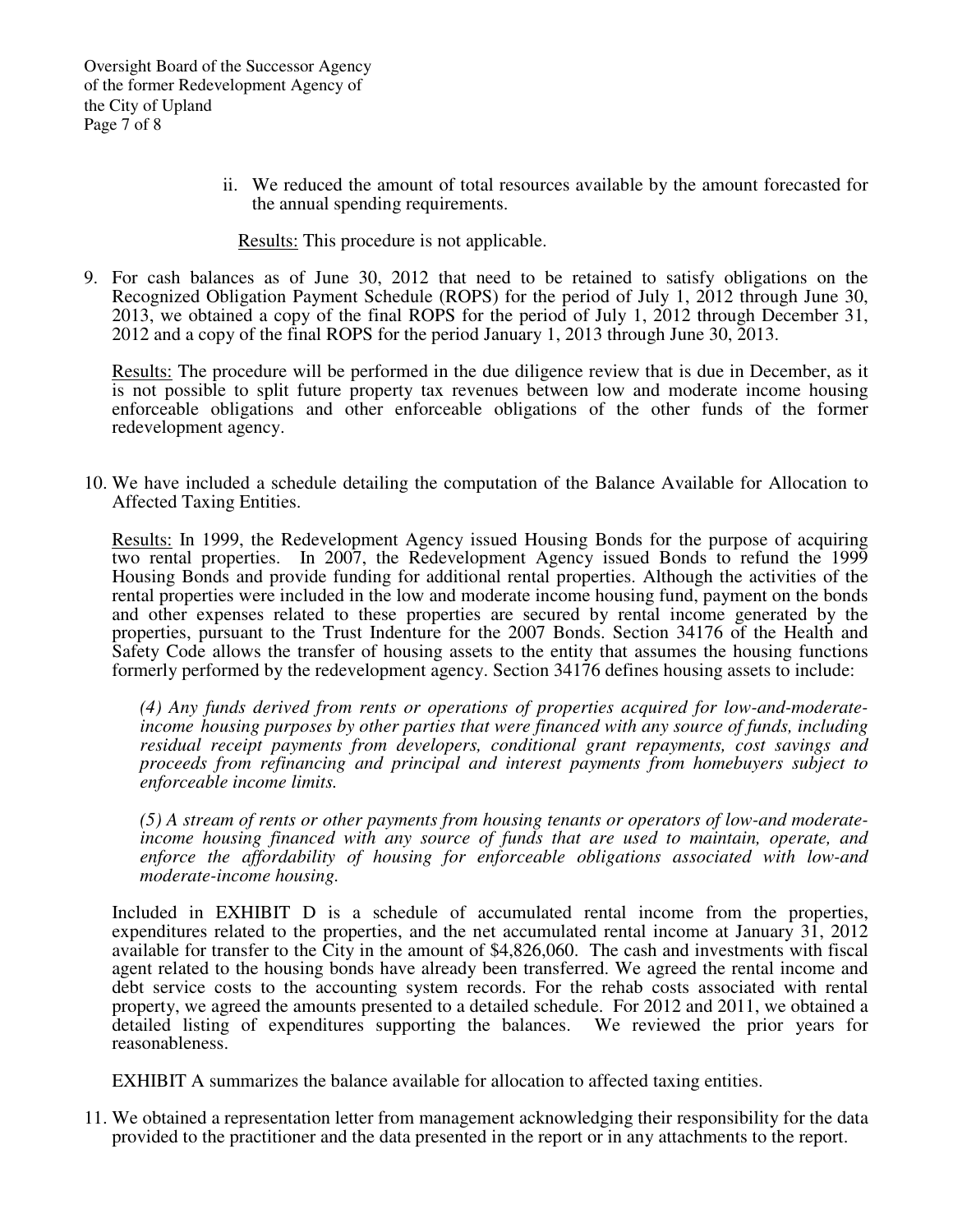Oversight Board of the Successor Agency of the former Redevelopment Agency of the City of Upland Page 8 of 8

Results: Required representations were obtained from management.

This letter is intended solely for the information and use of the Oversight Board of the Successor Agency of the former Redevelopment Agency of the City of Upland, the Successor Agency of the former Redevelopment Agency of the City of Upland, the California Department of Finance, the California State Controller's Office, and the County of San Bernardino's Auditor-Controller's Office and is not intended to be and should not be used by anyone other than those specified parties.

Mayer Hoffman McCann P.C.

Irvine, California October 25, 2012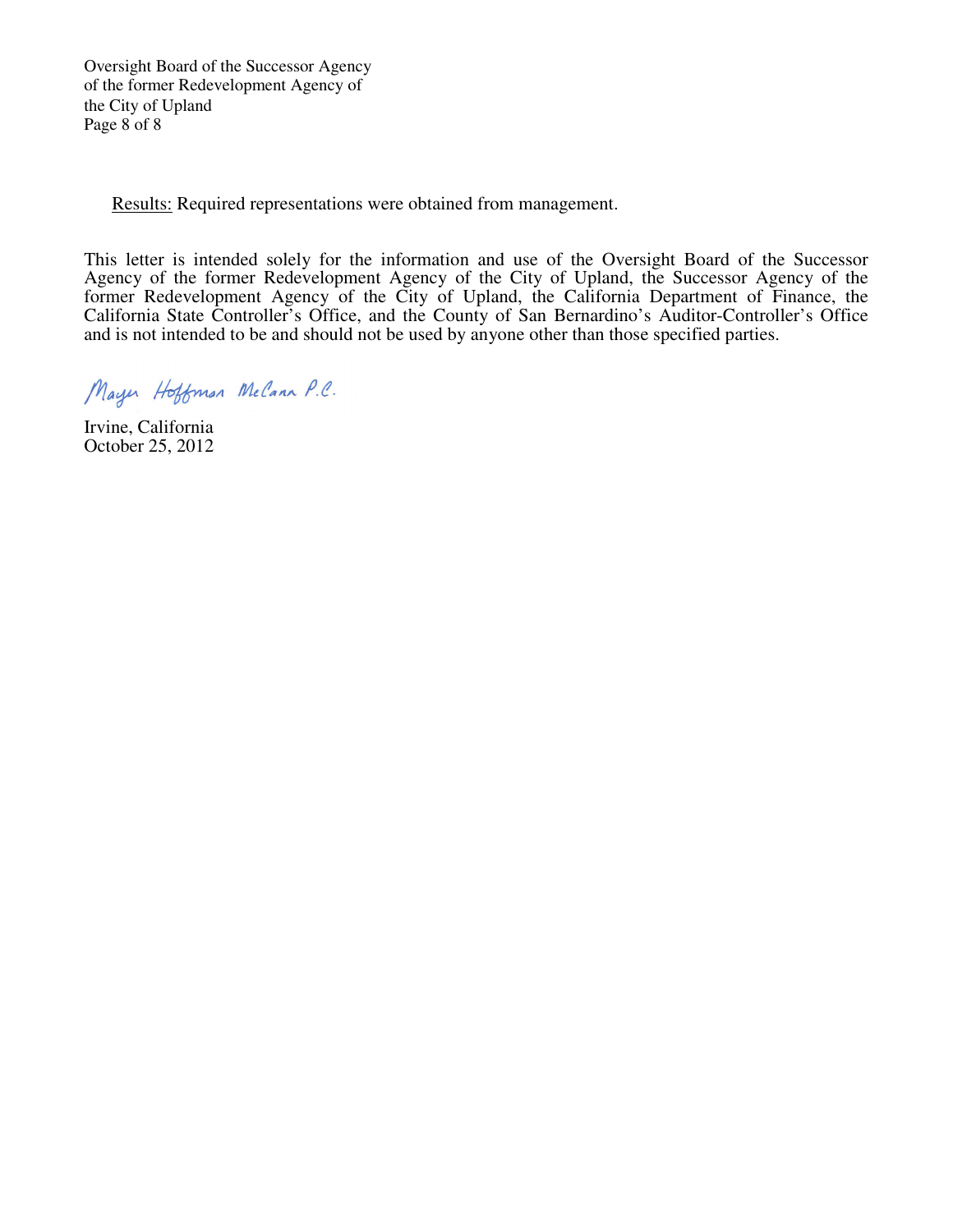## **SUCCESSOR AGENCY OF THE FORMER UPLAND REDEVELOPMENT AGENCY**

Summary of Balances Available for Allocation of Affected Taxing Entities June 30, 2012

## SUMMARY OF BALANCES AVAILABLE FOR ALLOCATION TO AFFECTED TAXING ENTITIES

| Total amount of assets held by the successor agency as of June 30, 2012                                                                                                                                  | \$<br>5,261,217          | <b>EXHIBIT B</b>        |
|----------------------------------------------------------------------------------------------------------------------------------------------------------------------------------------------------------|--------------------------|-------------------------|
| Less assets legally restricted for uses specified by debt covenants,<br>grant restrictions, or restrictions imposed by other governments.                                                                |                          | $(566, 451)$ EXHIBIT E  |
| Add amounts of illiquid assets transferred to the City as allowed per the law                                                                                                                            | 15,977,000               | <b>EXHIBIT C</b>        |
| Less assets that are not cash or cash equivalents (i.e. physical assets)                                                                                                                                 | $(15,977,000)$ EXHIBIT C |                         |
| Less balances that are legally restricted for the funding of an enforceable<br>obligation (net of projected annual revenues available to fund those obligations)                                         |                          |                         |
| Less balances needed to satisfy ROPS for the current fiscal year                                                                                                                                         |                          |                         |
| Less accumulated funds derived from rents available for transfer to City                                                                                                                                 |                          | $(4,826,060)$ EXHIBIT D |
| Add the amount of any assets transferred to the City for which an enforceable<br>obligation with a third party requiring such transfer and obligating the use<br>of the transferred assets did not exist |                          |                         |
| Amount to be remitted to county for disbursement to taxing entities                                                                                                                                      | \$<br>(131, 294)         |                         |

*Note that separate computations are required for the Low and Moderate Income Housing Fund held by the Successor Agency and for all other funds held by the Successor Agency.*

NOTES: For each line shown above, an exhibit should be attached showing the composition of the summarized amount.

 If the review finds that there are insufficient funds available to provide the full amount due, the cause of the insufficiency should be demonstrated in a separate schedule.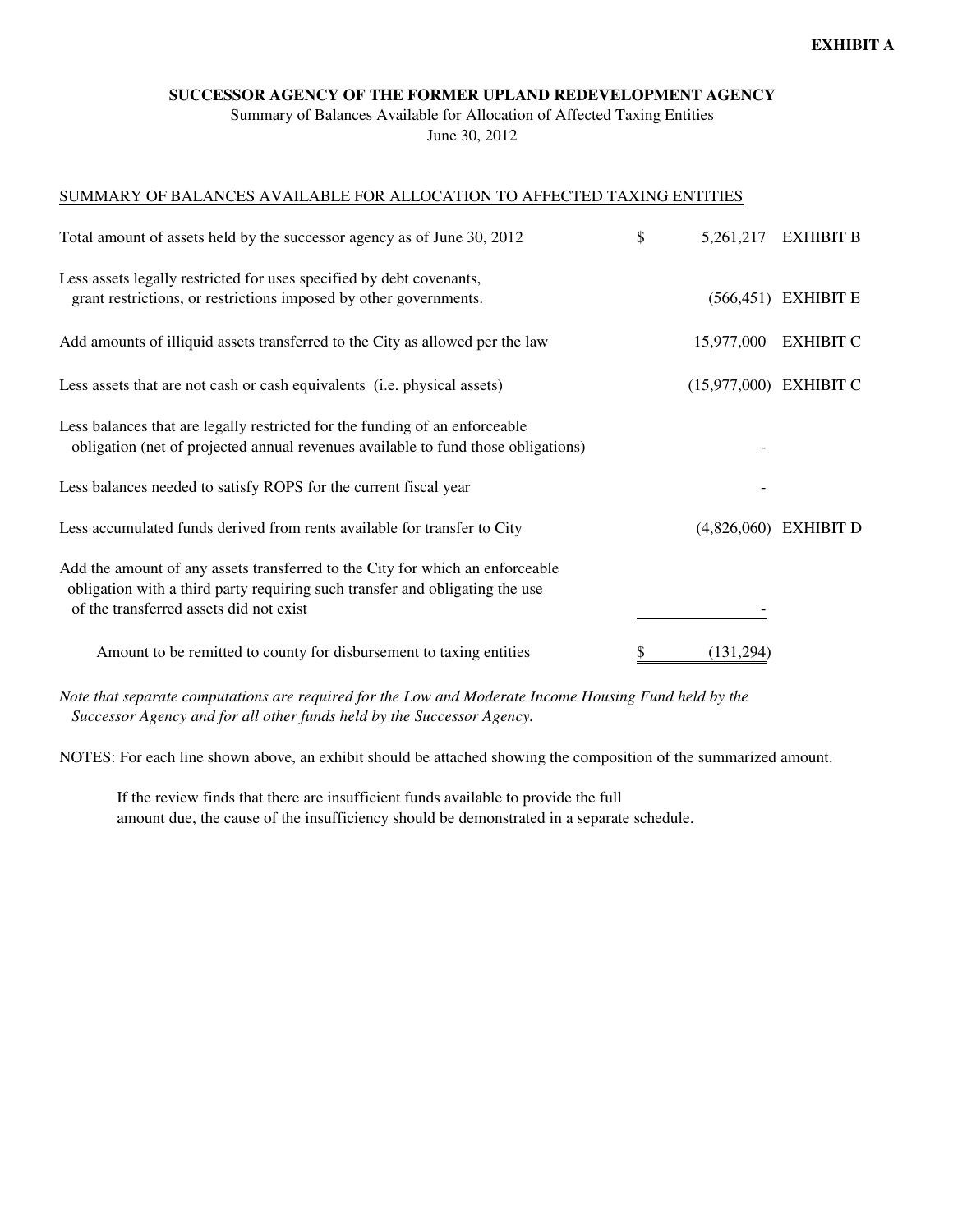# **SUCCESSOR AGENCY OF THE FORMER UPLAND REDEVELOPMENT AGENCY**

Reconciliation of Low and Moderate Income Housing Fund Activities

6/30/12

|                                             | Redevelopment<br>Agency<br>12 Months Ended<br>6/30/2010 | Redevelopment<br>Agency<br>12 Months Ended<br>6/30/2011 | Redevelopment<br>Agency<br>7 Months Ended<br>1/31/2012 | Successor<br>Agency<br>5 Months Ended<br>6/30/2012 |
|---------------------------------------------|---------------------------------------------------------|---------------------------------------------------------|--------------------------------------------------------|----------------------------------------------------|
| Assets:                                     |                                                         |                                                         |                                                        |                                                    |
| Cash and Investments                        | 4,713,170                                               | 5,374,686                                               | 6,424,200                                              | 4,694,766                                          |
| Cash and Investments with Fiscal Agent      | 1,485,341                                               | 1,784,632                                               | 1,513,089                                              | 566,451                                            |
| <b>Accounts Receivable</b>                  | 29,920                                                  | 1,050                                                   |                                                        |                                                    |
| Due From Other Governments                  |                                                         | 109,182                                                 | 68,261                                                 |                                                    |
| Due from Other Funds                        |                                                         | 121,976                                                 |                                                        |                                                    |
| Notes Receivable                            | 3,697,140                                               | 4,208,107                                               | 4,273,384                                              |                                                    |
| Property Held for Resale                    | 1,731,389                                               | 1,731,389                                               | 1,731,389                                              |                                                    |
| <b>Total Assets</b>                         | 11,656,960                                              | 13,331,022                                              | 14,010,323                                             | 5,261,217                                          |
| <b>Liabilities:</b>                         |                                                         |                                                         |                                                        |                                                    |
| <b>Accounts Payable</b>                     | 213,182                                                 | 181,178                                                 | 87,318                                                 | 27,893                                             |
| <b>Other Liabilities</b>                    | 3,724,857                                               | 3,347                                                   | 11,328                                                 | 5,215                                              |
| Deposits Payable                            |                                                         | 12,813                                                  | 4,763                                                  |                                                    |
| Deferred Revenue                            |                                                         | 4,208,107                                               | 4,273,655                                              |                                                    |
| <b>Total Liabilities</b>                    | 3,938,039                                               | 4,405,445                                               | 4,377,064                                              | 33,108                                             |
| <b>Equity</b>                               | 7,718,921                                               | 8,925,577                                               | 9,633,259                                              | 5,228,109                                          |
| <b>Total Liabilities + Equity</b>           | 11,656,960                                              | 13,331,022                                              | 14,010,323                                             | 5,261,217                                          |
| <b>Total Revenues:</b>                      | 5,239,110                                               | 4,961,596                                               | 823,459                                                | 9,820                                              |
| <b>Total Expenditures/Expenses:</b>         | (5,216,656)                                             | (3,748,940)                                             | (1,301,252)                                            | (51,026)                                           |
| <b>Transfers Out</b><br><b>Transfers In</b> |                                                         |                                                         |                                                        | (3,229,495)<br>51,026                              |
| Net change in equity                        | 22,454                                                  | 1,212,656                                               | (477, 793)                                             | (3,219,675)                                        |
| <b>Beginning Equity:</b>                    | 7,690,467                                               | 7,712,921                                               | 8,925,577                                              | 8,447,784                                          |
| <b>Ending Equity:</b>                       | \$<br>7,712,921                                         | 8,925,577                                               | 8,447,784                                              | 5,228,109                                          |
| <b>Capital Assets</b>                       | 11,987,057                                              | 11,987,057                                              | 11,987,057                                             |                                                    |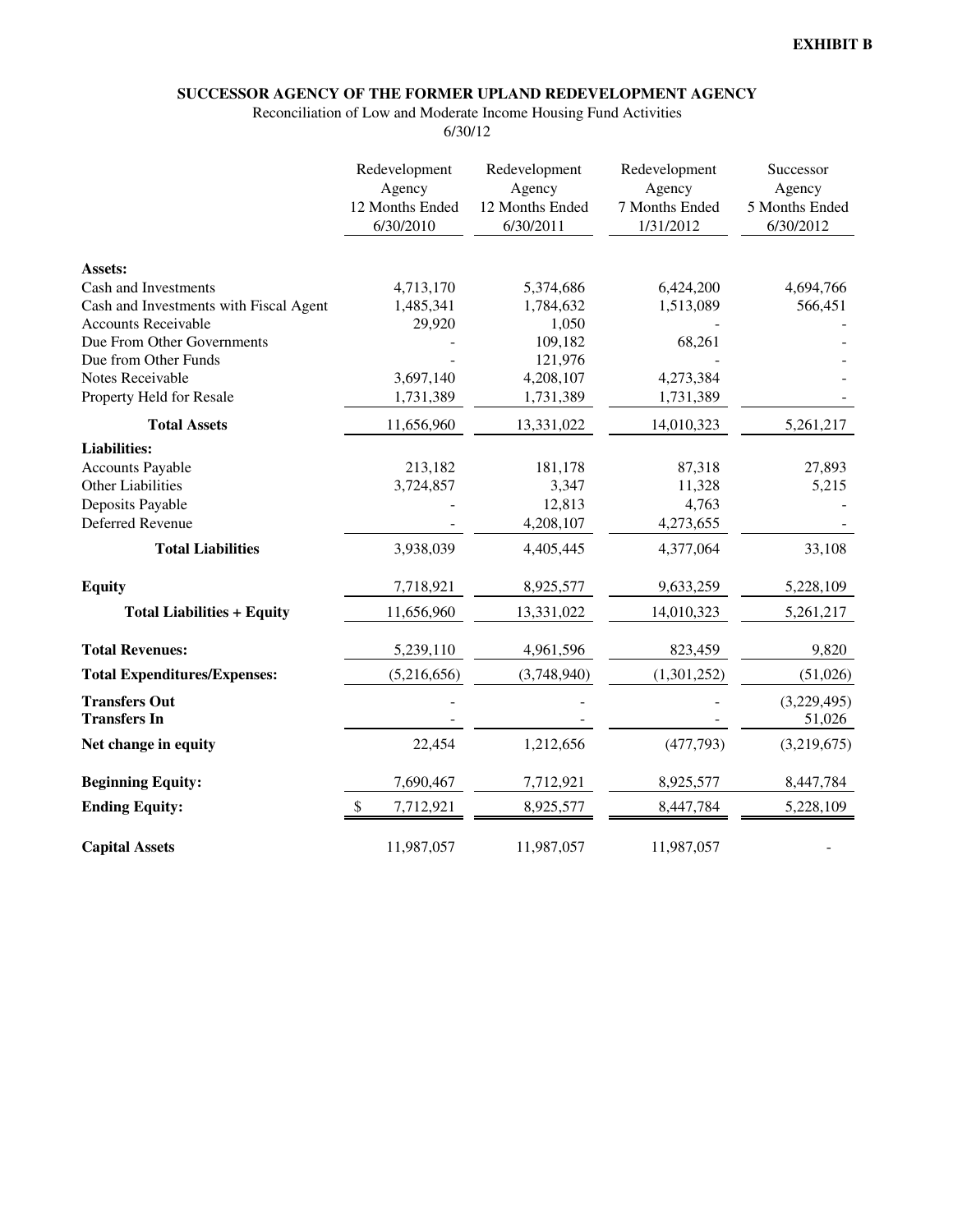#### **SUCCESSOR AGENCY OF THE FORMER UPLAND REDEVELOPMENT AGENCY**

Transfers of Low and Moderate Income Housing Assets 6/30/2012

### **TRANSFERS TO THE CITY OF UPLAND FROM LOW AND MODERATE INCOME HOUSING FUND**

|                                                 |    |             |                                  | Approved   |                                                                                                               |  |  |
|-------------------------------------------------|----|-------------|----------------------------------|------------|---------------------------------------------------------------------------------------------------------------|--|--|
|                                                 |    |             | Transfers from 2/1/12 to 6/30/12 | by CA      |                                                                                                               |  |  |
| <b>Asset Transferred</b>                        |    | Cost        | Market                           | <b>DOF</b> | Purpose of Transfer                                                                                           |  |  |
| Cash and investments with fiscal agent          | S  | 1,502,875   | $\overline{\phantom{a}}$         | N/A        | To move fiscal agent accounts related to<br>housing bonds that are not funded with<br>property tax increment. |  |  |
| Loans receivable                                |    | 4,414,226 A | 5,182,397                        | Yes        | For ongoing housing activities pursuant to<br>City Council approval on 4/12/12.                               |  |  |
| Land held for resale                            |    | 1,731,389 A | 1,096,452                        | Yes        | For ongoing housing activities pursuant to<br>City Council approval on 4/12/12.                               |  |  |
| Deferred revenue offsetting loans<br>receivable |    | (4,414,226) |                                  | N/A        | For ongoing housing activities pursuant to<br>City Council approval on 4/12/12.                               |  |  |
| Deposits Payable                                |    | (4,769)     |                                  | N/A        | To carry out housing activities.                                                                              |  |  |
|                                                 | \$ | 3,229,495   | 6,278,849                        |            |                                                                                                               |  |  |

## **TRANSFERS TO THE CITY OF UPLAND FROM REDEVELOPMENT AGENCY CAPITAL ASSETS**

|                                                  | Transfers from $2/1/12$ to $6/30/12$ |            | Approved<br>by CA |                                 |  |  |  |
|--------------------------------------------------|--------------------------------------|------------|-------------------|---------------------------------|--|--|--|
| <b>Asset Transferred</b>                         | Cost                                 | Market     | <b>DOF</b>        | Purpose of Transfer             |  |  |  |
| Capital Assets<br><b>Acumulated Depreciation</b> | 11,987,057<br>(2,155,672)            | 19,064,788 | $^{(1)}$          | To carry out housing activities |  |  |  |
|                                                  | 9,831,385 A                          | 19,064,788 |                   |                                 |  |  |  |

| <b>Summary for reconciliation to Exhibit A:</b> | Cost                |  |
|-------------------------------------------------|---------------------|--|
|                                                 | 15.977.000 Sum of A |  |

*NOTES:* 

*(1) The DOF approved the majority of the capital assets except for \$6,580,788 which the City is in the process of appealing the DOF decision.*

*N/A - Transfers were not submitted to the DOF.*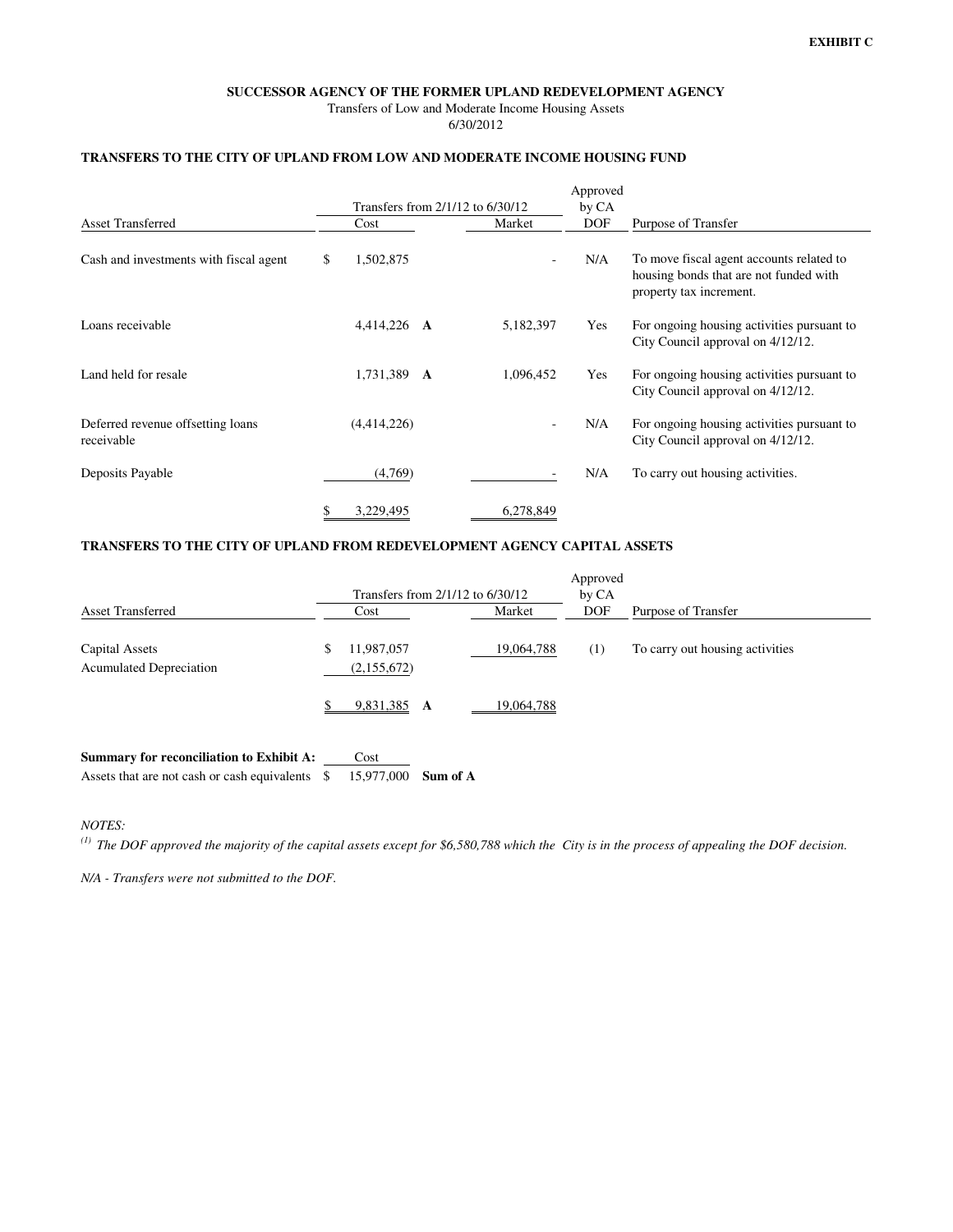#### **SUCCESSOR AGENCY OF THE FORMER UPLAND REDEVELOPMENT AGENCYFunds Derived from RentsJuly 1, 2009 to January 31, 2012**

|                                                                                                                                                                                                                                             | FY 99/00                      | FY 00/01                     | FY 01/02                      | FY 02/03                      | FY 03/04                                                  | FY 04/05                      | FY 05/06                                                 | FY 06/07                     | FY 07/08                                                  | FY 08/09                      | FY 09/10                      | FY 10/1                                                   | $7/1/11$ to<br>1/31/2012                |
|---------------------------------------------------------------------------------------------------------------------------------------------------------------------------------------------------------------------------------------------|-------------------------------|------------------------------|-------------------------------|-------------------------------|-----------------------------------------------------------|-------------------------------|----------------------------------------------------------|------------------------------|-----------------------------------------------------------|-------------------------------|-------------------------------|-----------------------------------------------------------|-----------------------------------------|
| Rental income                                                                                                                                                                                                                               | 310,568                       | 778,000                      | 959,750                       | 982,500                       | 977,000                                                   | 1,161,000                     | 1,350,000                                                | 1,385,000                    | ,337,000                                                  | 1,075,000                     | 1,095,000                     | 1,105,000                                                 | 630,000                                 |
| Less expense related to rental property:<br>Debt service on bond secured by rental income<br>Rehab costs associated with rental property<br>Program costs not reimbursable with tax increment<br>Total expenses not paid with tax increment | 163,332<br>170,054<br>333,386 | 350,761<br>79,992<br>430,753 | 244,539<br>220,153<br>464,692 | 215,568<br>253,439<br>469,007 | 256,777<br>202,596<br>$\overline{\phantom{a}}$<br>459,373 | 279,579<br>191,695<br>471,274 | 323,908<br>79,612<br>$\overline{\phantom{a}}$<br>403,520 | 371,221<br>93,969<br>465,190 | 689,279<br>203,860<br>$\overline{\phantom{a}}$<br>893,139 | 455,326<br>291,804<br>747,130 | 278,146<br>382,238<br>660,384 | 281,425<br>330,799<br>$\overline{\phantom{a}}$<br>612,224 | 149,907<br>52,823<br>335,121<br>537,851 |
| Net available rental income                                                                                                                                                                                                                 | (22, 818)                     | 347,247                      | 495,058                       | 513,493                       | 517,627                                                   | 689,726                       | 946,480                                                  | 919,810                      | 443,861                                                   | 327,870                       | 434,616                       | 492,776                                                   | 92,149                                  |
| Total accumulated net available rental income                                                                                                                                                                                               | 6,197,895                     |                              |                               |                               |                                                           |                               |                                                          |                              |                                                           |                               |                               |                                                           |                                         |
| Less fiscal agent cash balances at 1/31/12<br>related to bonds secured by rental income                                                                                                                                                     | (1,371,835)                   |                              |                               |                               |                                                           |                               |                                                          |                              |                                                           |                               |                               |                                                           |                                         |
| Accumulated net available rental income included<br>in the former low and moderate income fund's cash                                                                                                                                       | \$4,826,060                   |                              |                               |                               |                                                           |                               |                                                          |                              |                                                           |                               |                               |                                                           |                                         |

In 1999 the Redevelopment Agency issued bonds to acquire two rental properties. Rental income from the properties and related expenses have been co-mingled with the low and moderate income housing fund since the inception of the bonds in 1999. This schedule summarizes the rental income for the two properties and the related expenses that were paid for by rental income, not property tax increment. The total accumulated net available rental income of \$4,826,060 represents the cash in the former low and moderate income housing fund at January 31, 2012 related to these activities.